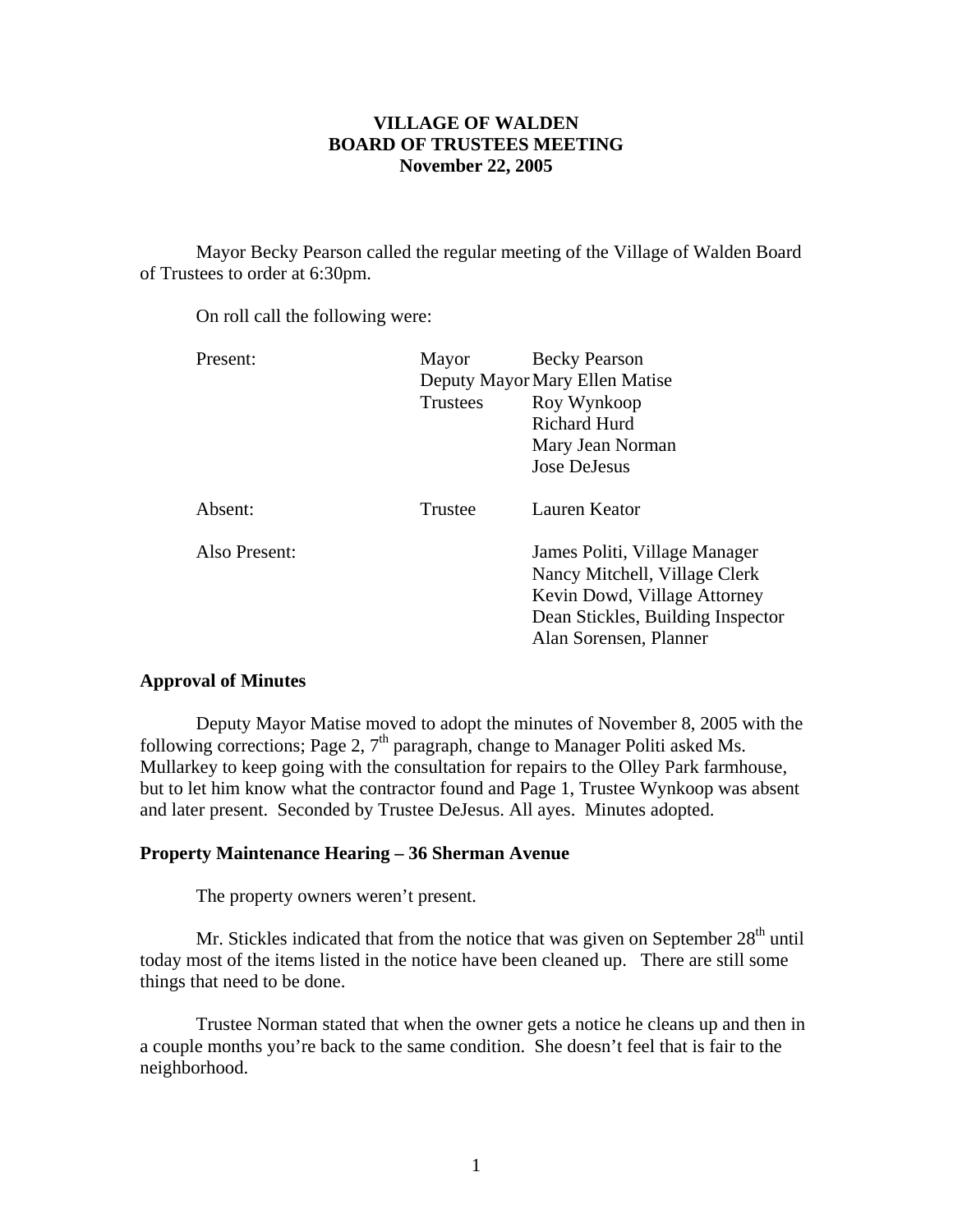Mr. Dowd stated that the Village has the recourse of cleaning up what he didn't clean up. If he cleans up he's not in violation and then if he clutters it up he's in violation and you have to go through the whole process over again.

 Mayor Pearson asked the building inspector how many things on the list aren't done.

 Mr. Stickles stated that there are some bikes in the back yard and the garage and the house needs to be fixed and painted.

 Mr. Dowd indicated that Mr. Stickles mailed out five notices to all the siblings of the homeowner and received four acknowledgements. The next step would be for this board to close the hearing and proceed to adopt a resolution authorizing the manager and building inspector to clean up whatever else is in violation and charge it back to the property.

 Mr. Stickles stated that there is oil in the driveway that has run out into the street and there is a sump pump that pumps out into the road and freezes in the winter.

 Deputy Mayor Matise asked if the village could act on the sump pump and the oil. Those are significant pollutants.

 Mr. Dowd asked how the village stops the sump pump from pumping water into the street.

 Mr. Stickles stated that there is a hose coming out of the basement, so you could redirect the hose.

 Mr. Dowd stated that the only alternative to try and put an end to this would be to bring an action in Supreme Court or bring a permanent injunction against the property owner to keep him out of violation, if he goes into violation he would be in contempt of court. There are five owners of the property and one lives in New Jersey so they don't know what the every day workings of the property are. They may just let the property go for taxes, but so far they have paid the taxes.

 Mayor Pearson stated that in her opinion if the Village has done it before, cleaning up properties and putting it on the bill, she would go that route.

 Trustee DeJesus moved to close the hearing and authorize the manager and building inspector to proceed with the cleaning of 36 Sherman Avenue and bill the owner accordingly for any cleaning that needs to be done and charge it back to the property.

Mr. Stickles indicated that he tried to follow up with child protective services and didn't get anywhere.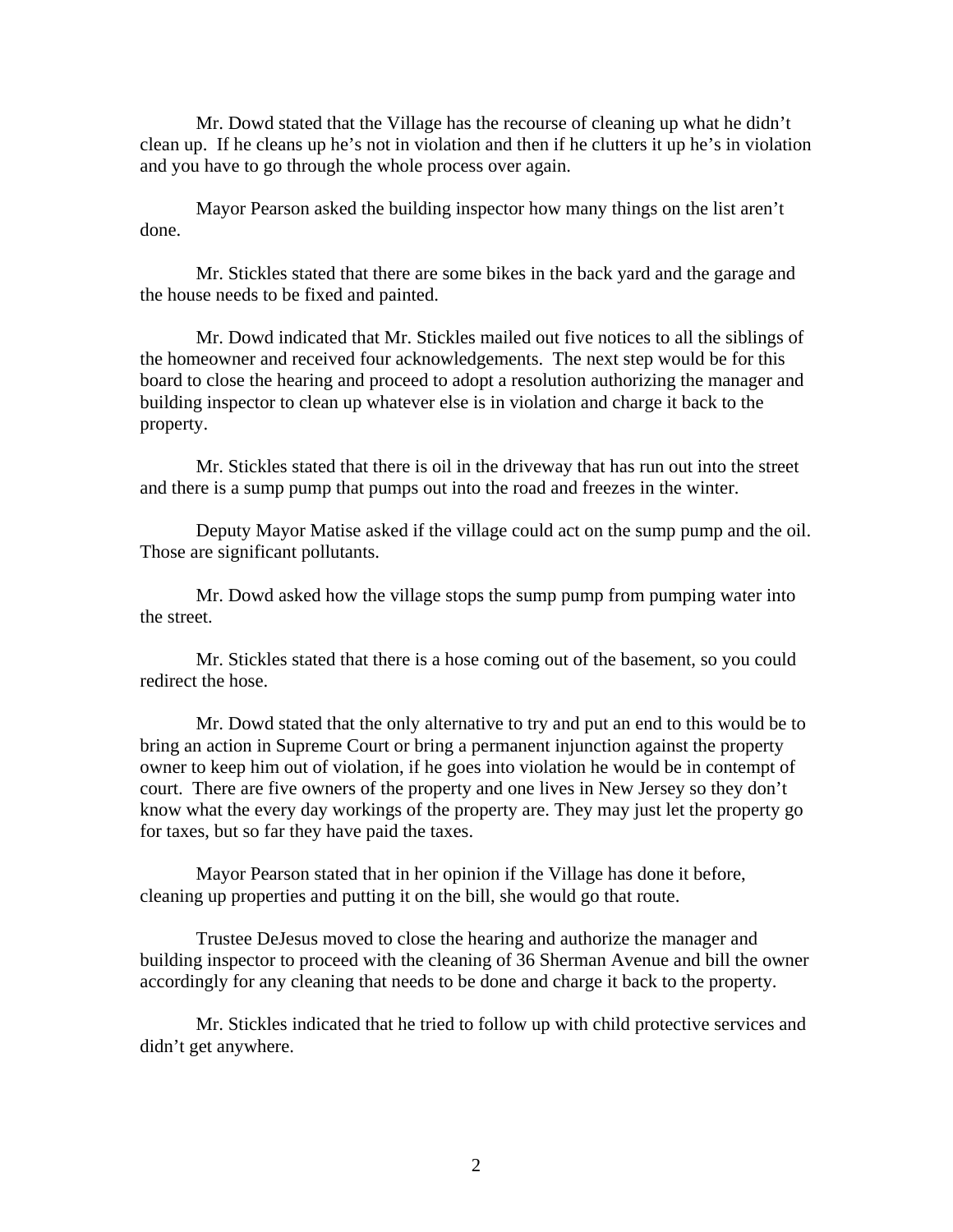Seconded by Trustee Wynkoop. On roll call Trustees Norman, DeJesus, Wynkoop, Deputy Mayor Matise and Mayor Pearson voted yes. Trustee Hurd voted no. Motion carried.

Mayor Pearson asked if the attorney can research anything else to get into the house.

Mr. Dowd stated that if they won't let us in the only thing we can do is get a search warrant signed by a judge. To get a search warrant we need reasonable cause to believe that the condition of the house today is a danger. The only thing we have are pictures from three years ago. We don't know the status of the house today.

# **Public Comment**

Larry Kraus, 19 Orange Avenue asked about the zone change and explained that he needs more information as to why they are changing it.

Alan Sorensen explained that the idea for creating the mixed use zone down around Railroad Avenue is to encourage redevelopment in that general area. The mixed use zone would allow for mixed use, commercial and residential. Some of the buildings that would be considered for that would be the Packaged Lighting building which would allow for artist lofts. Retail establishments would still be permitted. Under the proposed table there is a difference between the B-4 service and the mx zone where repair garages are currently a special exception use within a B-4 service district. Under the proposed table for the mx zone as it's presently structured the repair garage would not be a special exception use, it wouldn't be a permitted use. If the zone were to change today what would happen with existing repair garages within the area to be rezoned they would be grandfathered in so the activity could continue. However, if you're a non conforming use and you cease to operate for a year generally in most municipalities the reuse of that building would have to be something that would conform to a permitted use within that zoning district.

Mr. Stickles stated that if Mr. Kraus wanted to expand or the auto laundry wanted to expand he would be forced to get a use variance.

Deputy Mayor Matise stated that Mr. Kraus wouldn't be the only business that would become a non conforming use and these are all thriving businesses. You are introducing an element into their continued liability by changing this suddenly like that.

Mayor Pearson explained that the mx zone is on the agenda and will be discussed further.

Ann Ilkew, 71 Main Street asked about the status of the farmhouse at Olley Park.

Mayor Pearson stated that the pipes won't freeze because the furnace doesn't work and there is no water in the pipes.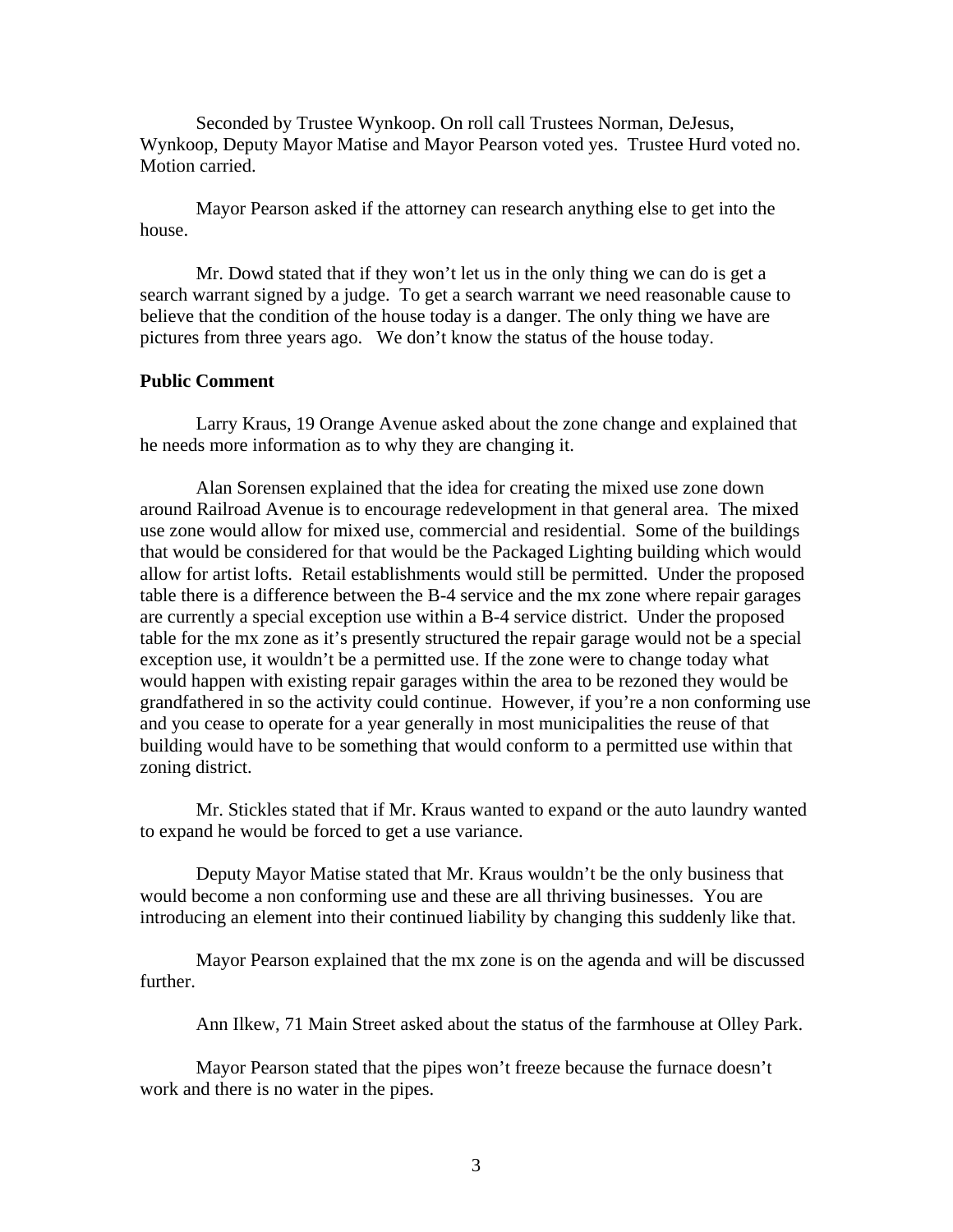Althea Mullarkey stated that the contractor will be redirecting the gutters.

Manager Politi stated that the building is secured.

Mayor Pearson asked Mr. Schoonmaker what time the garbage truck came around.

Mr. Schoonmaker indicated that they came at 6:10am.

Mr. Schoonmaker, Westwood Drive complimented the Village on the holiday tree.

# **Audited Bills**

Trustee Hurd moved to pay the audited bills of November 22, 2005. Seconded by Trustee Norman. All ayes. Motion carried.

# **Introductory Local Law I-4 of 2005-Zoning Changes**

Mayor Pearson stated that she would like to change the line where businesses would have to conform later on.

 Trustee Hurd reminded the Board that a lot of time and effort went into this and if you change it now you will have to go back and redraft the whole table of uses.

 Deputy Mayor Matise suggested that all considerations be addressed rather then create a situation where it's going to create problems for a lot of businesses down the road.

 Trustee DeJesus stated that it's not a great problem you just have to do something different. It's an issue, but there is a mechanism in place for that to be addressed.

 Deputy Mayor Matise stated that then you are open to the way the Zoning Board wants to interpret the zoning.

 Trustee DeJesus stated that you have to look at the larger picture in terms of what it is this board is trying to accomplish. We are not zoning these people out we are just saying this is the zoning that we are proposing and there is a mechanism by which they can address it.

 Mr. Dowd stated that it's not just one property you're talking about. If you look at the law there are a number of properties that are being rezoned and its all districts. There is a number of ways you can look at this, one is if there is a specific property such as Mr. Kraus's property that you don't want to change to an mx, you can take it out and leave it in the B-4, or you could add a special permit use of repair garages in the mx zone, but when you do that you have to realize that every other property in that mx zone then can be a repair garage by special permit. If they apply for special permit and meet the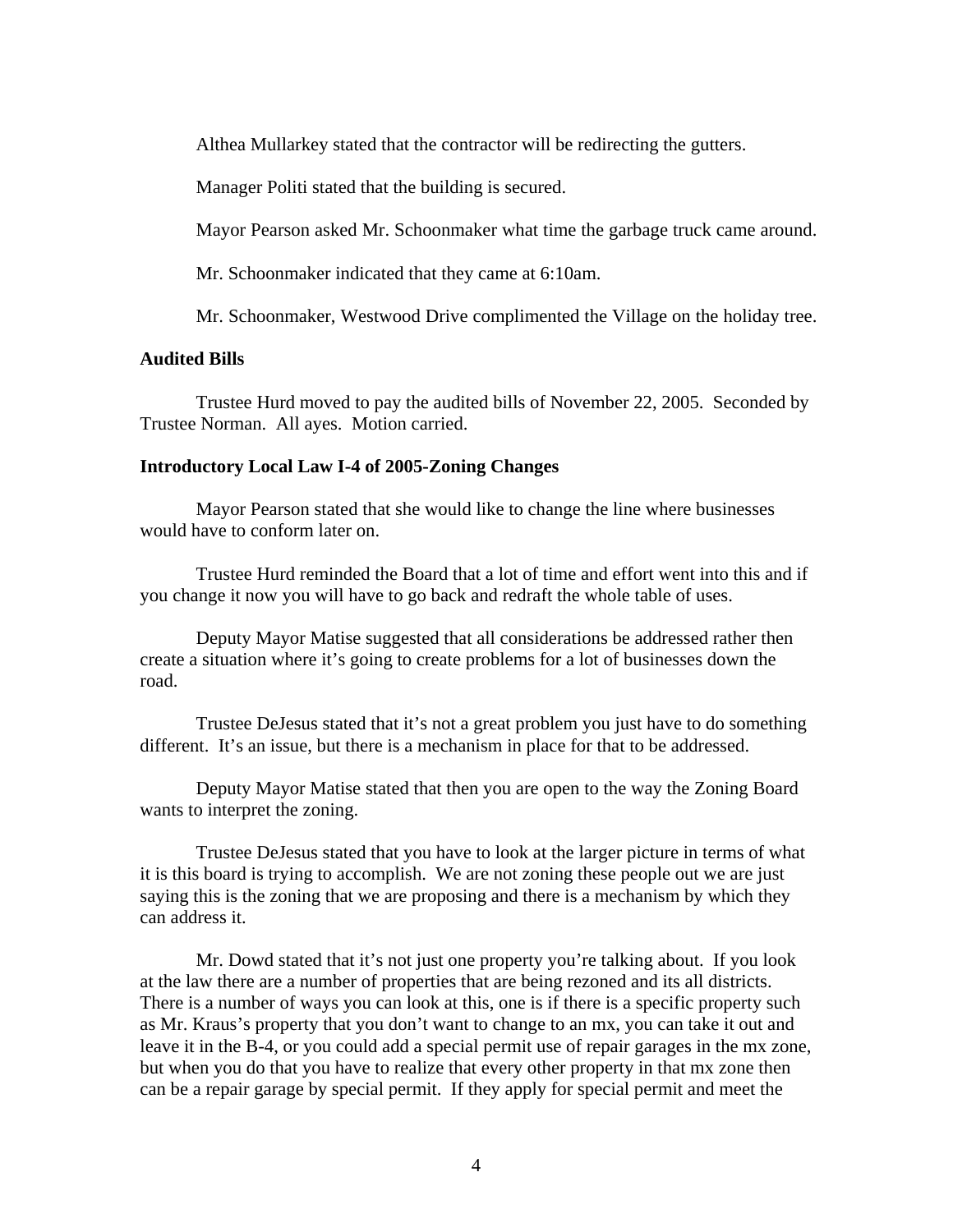conditions the Planning Board has to give them approval. If you make repair garages a special permit use then any other properties in the mx technically could apply to the Planning Board to become a repair garage, and he doesn't think that was the intent the board wanted in the mx. One, you don't change it and leave it where it is, especially if he is on the peripheral of the mx zone; two, you put him in the mx to make a special permit use; three, you rezone him and if he ever needs to expand his business come to the Zoning Board and four, maybe there is a different zone that would be more compatible with the mx, but not quite a B-4 and sort of a transitional zone. Before you start adding uses to the mx zone you have to remember what vision you have of the mx zone and what you want that to become before you start putting more uses in it that may not be compatible with that plan. You should think hard and fast.

Trustee Hurd introduced Introductory Local Law I-4 of 2005, "Zoning".

 Trustee DeJesus moved to hold a public hearing on Introductory Local Law I-4 of 2005, "Zoning" on December  $13<sup>th</sup>$ , 2005 at 6:30pm. Seconded by Trustee Wynkoop. All ayes. Motion carried.

# **Road Dedication – Jacobs Ridge**

Manager Politi stated that everything for the road dedication at Jacobs Ridge has been satisfied as per engineering. All fees have been paid.

Mr. Dowd indicated that all documents including title are okay. Mr. Gutterman's company is in the process of issuing the maintenance bond for \$68,500. We are holding \$162,000 so the Board can conditionally approve the acceptance of these streets subject to receipt of the maintenance bond and then the deeds and all easements will be recorded and the Village will own the streets and the pump station parcel and the Village will release the performance bonds.

Deputy Mayor Matise indicated that she has requested a maintenance management plan for the detention ponds be in place.

Manager Politi stated that he talked to the engineer about it, but it's not in place. He is researching that.

Mayor Pearson asked if the engineers have signed off on the retention basins.

Deputy Mayor Matise indicated that she would like to make a motion of postponement and that the Village doesn't accept Jacob's Ridge improvements for dedication until the Village has a detention pond maintenance management plan in place so that they know exactly how the ponds are going to be taken care of over the next year. Also, to relieve the Village of the responsibility in terms of other homeowners in that area.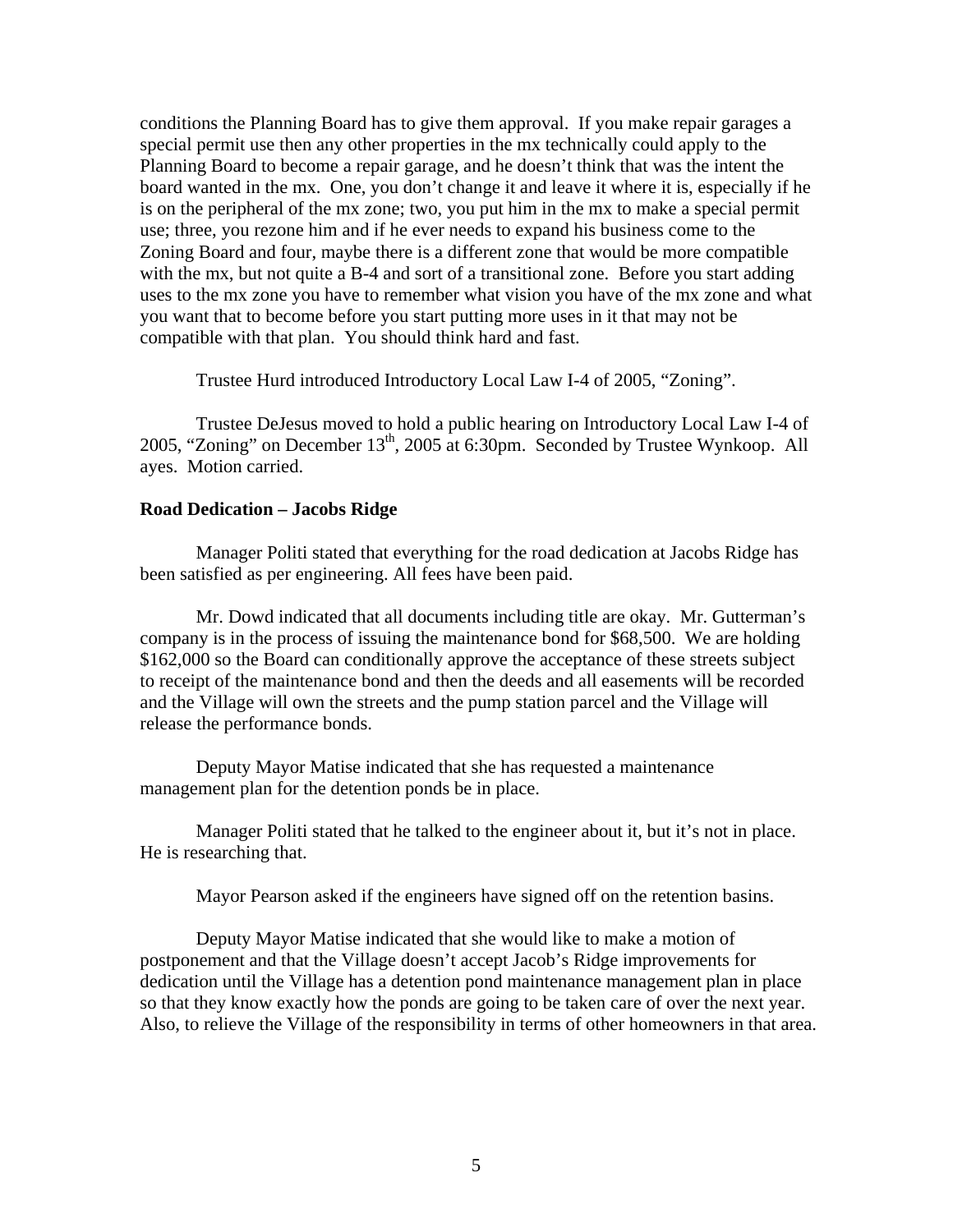Manager Politi stated that what Deputy Mayor Matise is saying is that we haven't thought of that and it's going to be his responsibility to maintain those and he will have a plan and the ability to do it.

Trustee Wynkoop stated that the Village is being unfair to Mr. Gutterman, because he's done everything to comply and maintaining is the Village's problem.

Trustee DeJesus stated that he hasn't been a fan of what has gone on at Jacobs Ridge and there have been homeowners whose come to the Board regarding snow removal and this will allow us to remove the snow which is a priority now. The one concern he has is he wants to see money up front. He wants the motion to be contingent upon receiving the maintenance bond. The issue of the detention pond maintenance management plan can be brought up separately from this.

Mayor Pearson stated that she would like to have an engineer certify the calculations of the ponds.

Mr. Dowd stated the plans were designed by an engineer and approved and reviewed by our engineer. Our engineer has certified that those ponds have been built according to the specifications and they have been maintained, developed and finished and that is what the engineer is signing off on this.

Mayor Pearson stated then we do have something that certifies those calculations.

Trustee DeJesus moved to accept the road dedication, booster pump station parcel and numerous easements to maintain the retention ponds and other drainage easements for Jacob's Ridge, contingent upon all financial arrangements being in place. Seconded by Trustee Wynkoop. All ayes. Motion carried.

### **Walden Day Care Request**

Manager Politi indicated that Walden Day Care constructed the bus shelter on Orchard Street and they are asking to come in and paint it.

 Trustee Norman moved to permit Walden Day Care to come in and paint the bus shelter on Orchard Street as long as it is painted white. Seconded by Deputy Mayor Matise. All ayes. Motion carried.

#### **Joint Board Meeting**

Mayor Pearson indicated that she would like to get someone to come to the joint meeting to talk on MS-4 regulations.

Trustee Hurd indicated he would like to see zoning discussed.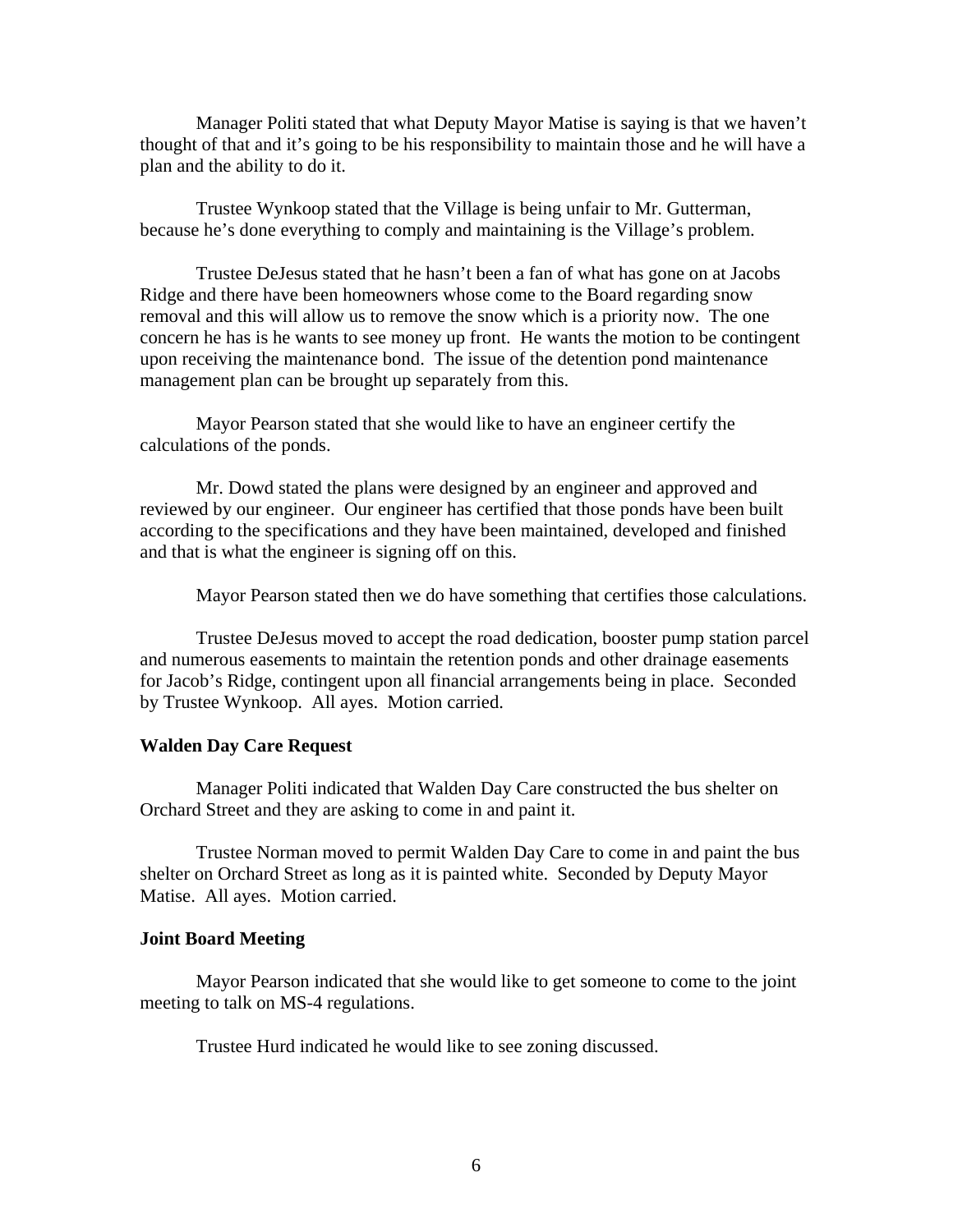Trustee DeJesus stated that he feels everyone should be on the same page in terms of the changes in place with the master plan. We may want Alan Sorensen to speak on that.

Mayor Pearson asked the Board to forward suggestions to her.

Deputy Mayor Matise moved to hold a joint meeting with the Village Board, Planning Board, Zoning Board of Appeals and the IDA/Community Development Board on January 17th, 2006 at 7:00pm. Seconded by Trustee Norman. All ayes. Motion carried.

### **Set Date for Incident Command System Training**

Manager Politi stated that the incident command system training will explain how that functions. We are still putting that together. He will be meeting on November  $30<sup>th</sup>$ , 2005 with the fire department, police department and ambulance corp. Once the plan is done the board will get a copy. It will take a few weeks to finalize a draft after the November  $30<sup>th</sup>$  meeting and the board will receive it then for their review.

 It was to consensus of the Board to tentatively set the date for the incident command system training on February  $8<sup>th</sup>$ , 2006.

### **Cherry Street Easement Request**

Manager Politi explained that Roger Gibboni is the owner of Walden Printing at 63 Orange Avenue and in order to make his building more functional he needs to have an easement to develop an exit onto Cherry Street which is Village property.

 Mr. Gibboni stated that historically they ran tractor trailers off of Orange Avenue and went out Cherry Street. That entrance has been there long before he was in business. He has someone interested in his building which has been empty for two years and their concern is that the entrance from Cherry Street will be closed. The request to the Village is to have an easement for the use of the driveway. The other option would be to make this a Village street.

 Tony Risio, President of American Petroleum Equipment and Construction Company and Jim Dollaway, Vice President introduced themselves to the Board.

Mayor Pearson asked about how many trucks and what size they would be.

 Mr. Risio stated not as many as Walden Printing had coming in and out. They do have access to forty foot trailers to come into the property. They would also like to put up a fence for security but still have access so when the trucks back straight in they can pull straight out to Cherry Street.

Mayor Pearson asked how many trucks daily.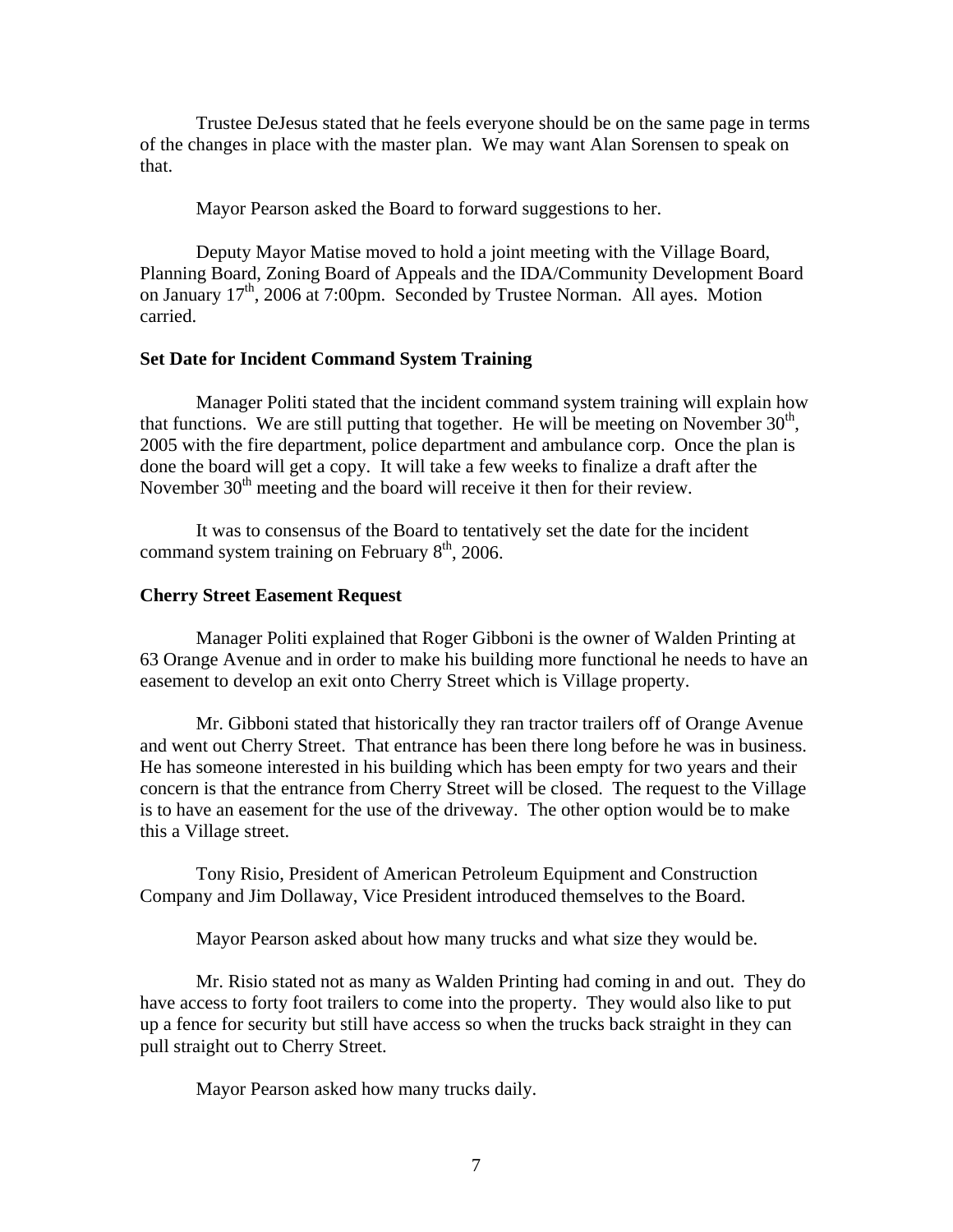Mr. Dollaway indicated three or four trucks per week.

 Mr. Gibboni stated that there is a hump in the road and the trucks can bottom out going out onto Route 208.

Mr. Dowd asked how wide of an easement will they need.

 Mr. Gibboni stated that whatever that driveway is that is what they need. They are not looking to modify anything.

Manager Politi indicated that he would rather have an easement then a road.

 Trustee Hurd asked what the consequences would be if in the future the Village wanted to do something with that property.

 Mr. Dowd advised the Board that they are encumbering their property with an easement of whatever width it is and unless they were to let the Village out of the easement they could never block it in anyway.

 Trustee Hurd suggested the Village give them a conditional resolution so they can use it without the Village giving up anything.

 Mr. Dowd stated that he's not sure it would satisfy the buyer because another Board in the future could say they are not going to do that. They've then made the investment in the property and they can't get their trucks out.

 Manager Politi stated that if you build a road it would have to be to spec which is thirty feet and then you've cut down your capability to expand.

Deputy Mayor Matise asked what kind of business they have.

 Mr. Dollaway stated that it's a service company and they service and install gas stations. They have a 24/7 business. They start at 7am.

Mayor Pearson asked how large their fleet was.

 Mr. Dollaway stated that right now they have a total of between 15 and 16 trucks. They are box trucks, dump trucks, back hoes and smaller construction equipment.

Mayor Pearson asked if they would be going out late at night.

 Mr. Dollaway stated that the technicians all have their own trucks and they take them home.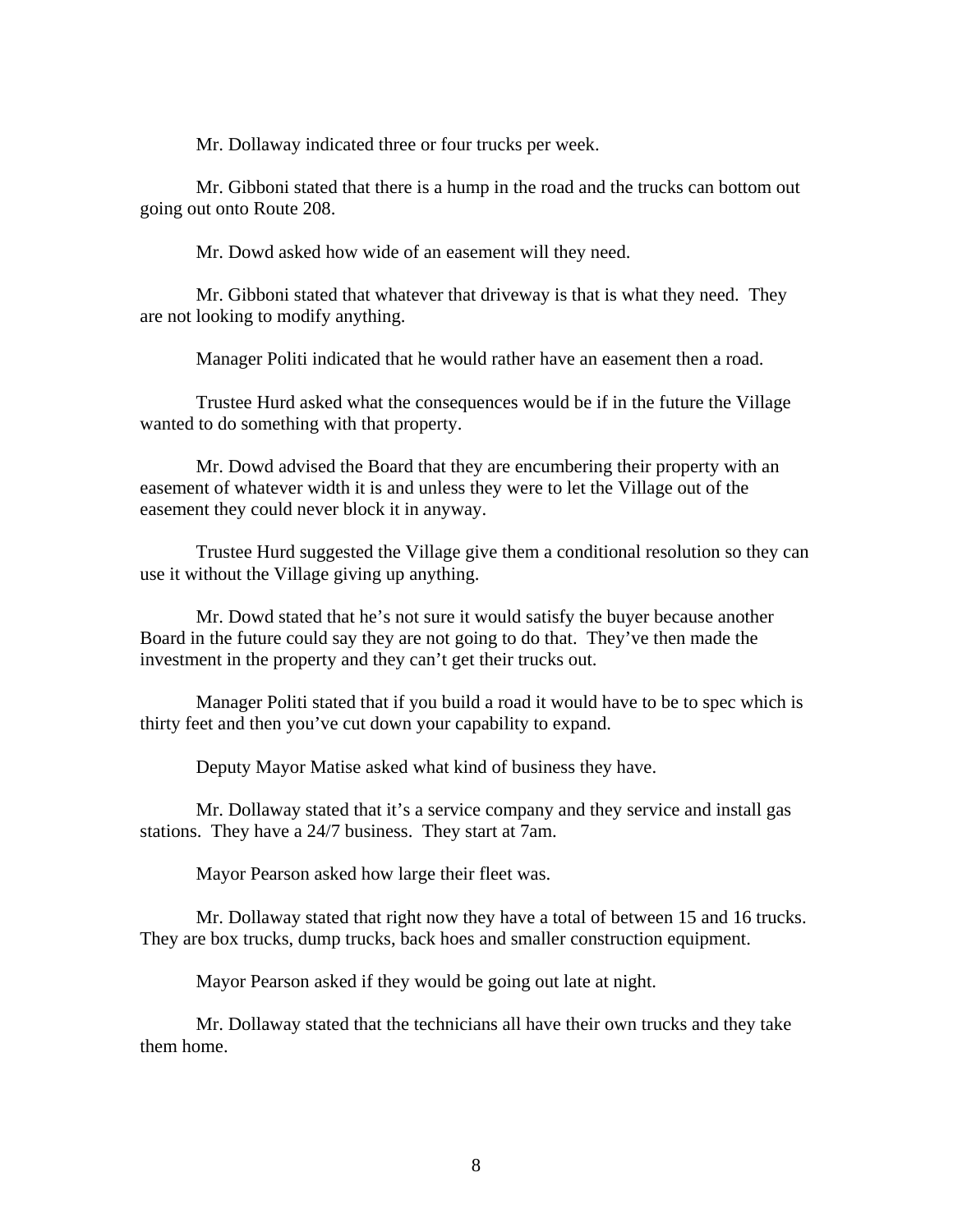Trustee Hurd asked if they would be willing to use Cherry Street without the Board granting them an easement.

Mr. Dollaway stated that it would be a safety issue about going out.

Mayor Pearson asked what happens with maintenance of the road.

 Mr. Dowd stated that if the Village is negotiating an easement you would negotiate issues of maintenance.

Deputy Mayor Matise asked if it would make sense to do a street.

 Manager Politi stated that if you're going to set it up as a street then you're building it as a street and then you will be taking up quite a bit more space, where it can be livable between an easement and buildable space.

 Trustee Hurd asked what would happen if the Village needed that because we need to do something with the water building.

 Mr. Dowd indicated that the Village would have no options unless the person who has the right to use the easement gives it up. Once you give the easement it's recorded at the County Clerk's Office and it runs with the land and you can't automatically terminate it.

 Trustee DeJesus stated that he's not sure he wants to give away a piece of the Village forever that we can never take back.

 Mr. Dowd stated that Mr. Sorensen checked out whether the rezoning of this property would affect the gentlemen's business and it will not. You can give an easement that terminates upon this particular owner ceasing to operate. He will check that out as to whether they can legally do that.

Trustee DeJesus stated that there will be an issue of employee parking.

Mr. Dowd stated that it will have to go to the Planning Board.

 Trustee DeJesus stated that he's more inclined to go for something that would go for the duration of the business. He feels a road would make more sense.

 Mr. Gibboni stated that he can't imagine that the Village would ever want to build across that street, because of the entrance to the water department.

 Mr. Dowd stated that he will explore other options and report back to the Board December  $13<sup>th</sup>$ .

#### **Housing Rehab Funding Discussion**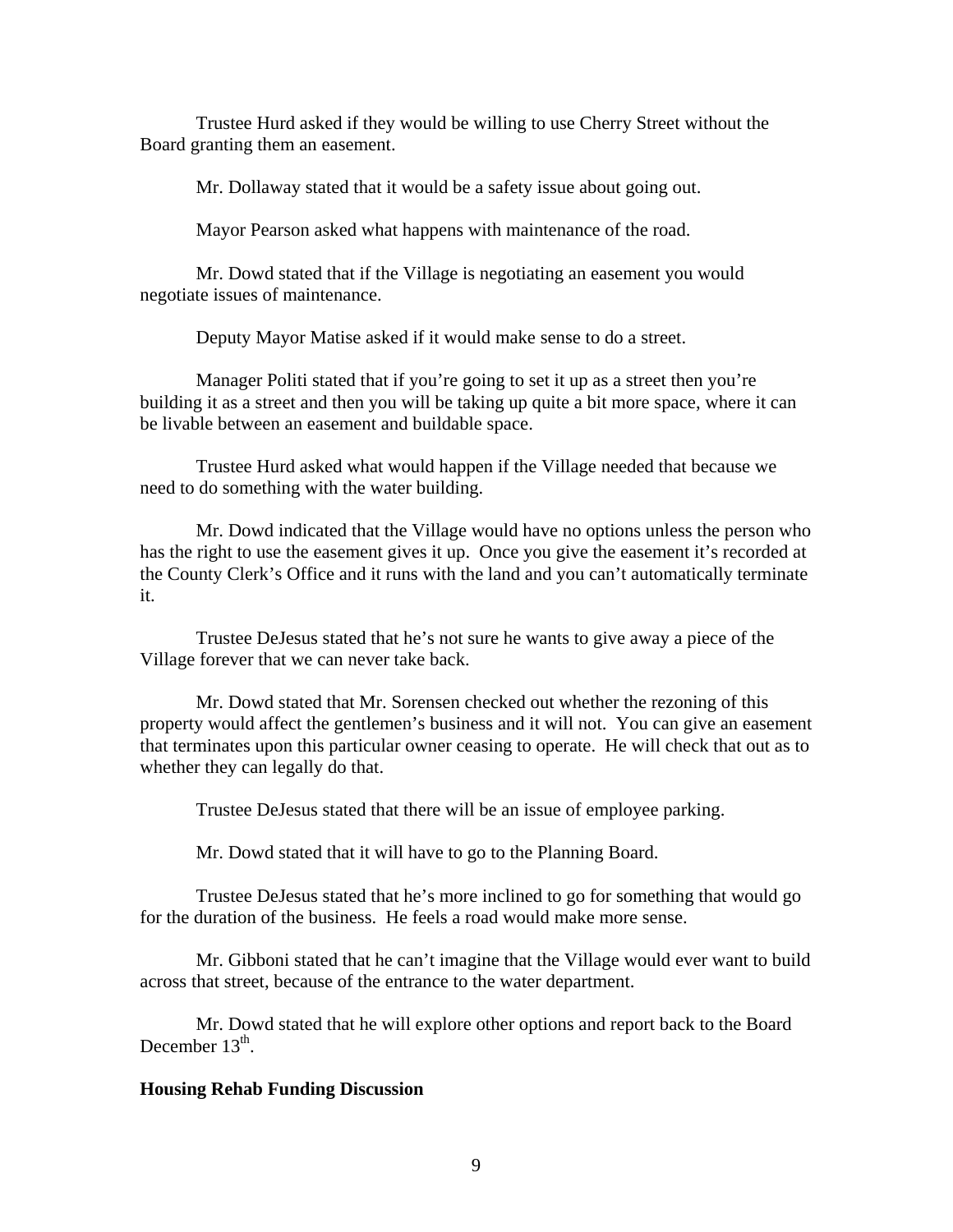Trustee Wynkoop stated that some board members would like to spend more time reviewing this. He asked for a special meeting.

 Trustee DeJesus moved to hold a special meeting on December 1, 2005 at 7:30pm. Seconded by Deputy Mayor Matise. All ayes. Motion carried.

Kerron Barnes briefly reviewed the report with the Board.

# **Municipal Employee Parking**

Mayor Pearson indicated that at the last meeting she read the letter from the Library Board concerning employee parking.

Trustee DeJesus stated that after 5pm it's not employee parking.

Manager Politi stated that its employee parking from 7am until 5pm.

Mayor Pearson stated that years ago there were designated parking spaces.

 Manager Politi explained that there were signs that said Village Manager, Village Clerk, etc. The lining was too tight, so they pulled the signs, but the municipal employee signs are still there and there are three signs on the building that say Library staff. He read the Village Code Section 141-24.1. Someone allotted to spaces in the back being designated 30 minute parking, but that is the Scofield Street side.

 Mayor Pearson stated that this should have been cleared up before getting here. It should have been a management, police, and library issue. It shouldn't have come before the Board. This is a management responsibility. She spoke to the Police Chief about moving some of the police cars that he doesn't use during the day and put them behind the gray building, so they're not far away, but at the same time free up some spaces. She asked how many employees don't have parking spaces.

 Manager Politi stated that he parks his car at the gray house and everyone in the office has a parking space. The courtesy is to leave the three spaced against the building open, but there have been a couple times that someone has parked in those spaces.

 Trustee DeJesus stated that those spaces against the building should be designated a fire zone.

 Trustee Hurd stated that the Village bought the building in the back specifically to expand parking, so it's not a bad idea to put Item 4 and make it one way then you could get four or five parking spaces.

 Trustee DeJesus stated that the Village is asking the business community to use the Oak Street parking lot for employee parking, how are we exempt from that.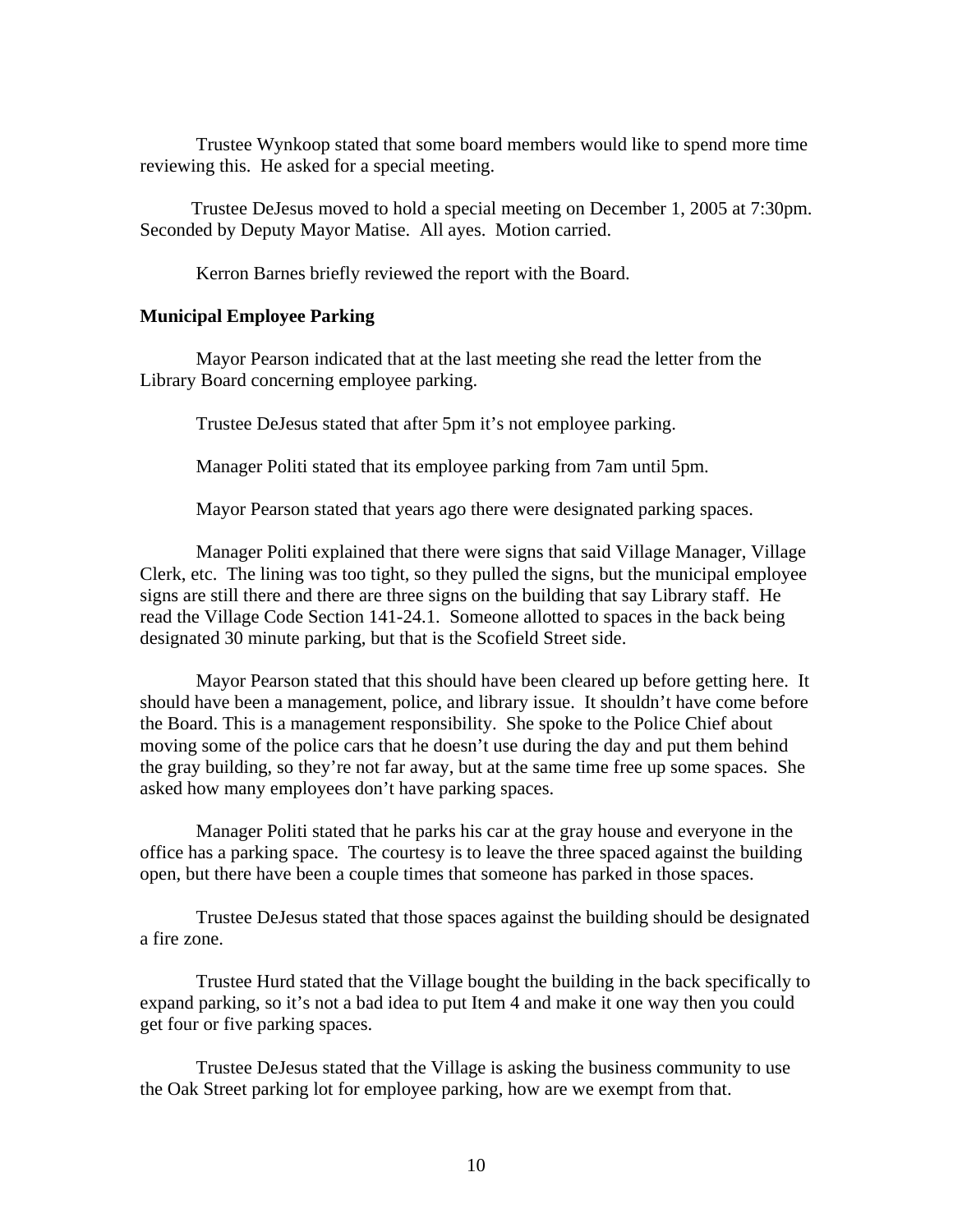Deputy Mayor Matise stated that the business community will be in to talk about the parking when the board reviews it.

 Trustee DeJesus stated that the business community cannot have it both ways. We can say forget about the two hours parking and let their employees park on the street all day and let the business people complain they have no parking.

 Deputy Mayor Matise stated that maybe 5pm creates an issue because the library works a split shift, 4pm until 8pm, so if at 4pm it becomes open parking they could park in those spots.

 Mayor Pearson stated that the Village office closes at 3:30pm so the employees are out of here at 3:30pm.

 Manager Politi explained that there is open parking up Scofield Street and Walnut Street. There will be more spaces when the schools parking lot is done. He will see if he can get spaces behind the gray house and it will become village employee parking. There still is the possibility that someone will park in the Library space.

 Mayor Pearson advised the Board that they will be discussing regular parking in January.

# **Parking Concerns in the Village of Walden**

Trustee Norman stated that she met with Chief Holmes regarding some of the streets she discussed with the Mayor. He asked that this be on the next agenda.

# **Resolution Allowing Volunteer Firemen & Ambulance Corp. Members Tax Exemption**

Trustee DeJesus moved to authorize the manager to draft a local law to provide a ten percent exemption on real property owned by members of volunteer fire departments and volunteer ambulance services. Seconded by Deputy Mayor Matise. All ayes. Motion carried.

# **Public Comment – Discussion Items**

Ed Leonard reported on the Affordable Housing Committee and indicated that on October  $13<sup>th</sup>$  the Town Council approved the assessing unit law.

# **Informational Items – Village Manager's Report**

Manager Politi reported the following:

• Indoor soccer program is going very well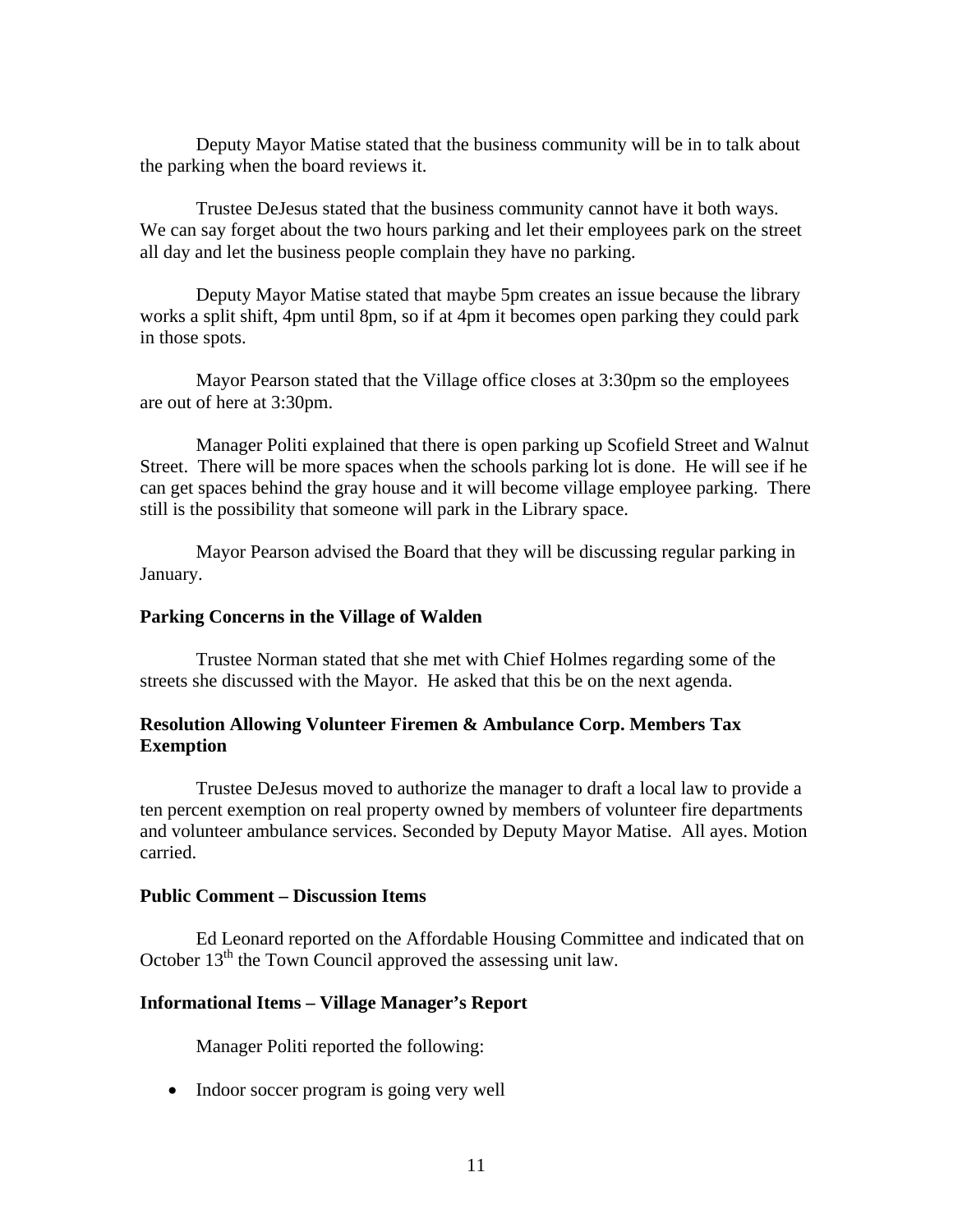- The Walden Community Council Beautification Committee did the decorations for the holiday tree
- Work at the sewer plant is going well
- The manager attended the DOT meeting on Monday regarding the rail trail and there was positive feedback
- Robert Montanaro will start January  $1<sup>st</sup>$  as the youth officer.

Trustee DeJesus stated that he talked to the Police Chief regarding the fact that the youth out there are a mix of black, white and Hispanic and he is looking for someone that would be a youth officer that has diversity training. He's glad they are moving ahead with the officer, but there are other issues that need to be address and the fact that they need diversity in the Police Department.

Mayor Pearson indicated that she agrees with Trustee DeJesus, in all departments.

### **Board Comments**

Trustee Hurd asked when the budget ratables would be in.

 Manager Politi stated that he hasn't received anything yet. The budget process will start in December.

 Trustee Norman stated that the Youth Committee will be meeting December 5 at 7pm.

Deputy Mayor Matise stated that First Night will begin at 7pm.

 Manager Politi stated that they have to coordinate the fire works which will be at Olley Park. He is getting the numbers in now.

 Deputy Mayor Matise stated that she would like the Board's consensus to have the manager contact the Town Board about the aquifer overlay district and start to put a push on that so the Village has protection for their well fields.

Trustee Hurd indicated that we already have well head protection.

 Deputy Mayor Matise stated that she's talking about protection for the whole recharge area.

 Trustee Hurd stated that in his view aquifer overlays essentially are a Trojan horse to control growth by taking private property and making immediate areas undevelopable.

 Manager Politi stated that the Village is ahead of the curve because your are sinking a well right now. DEC has to maintain the integrity of that well and future development.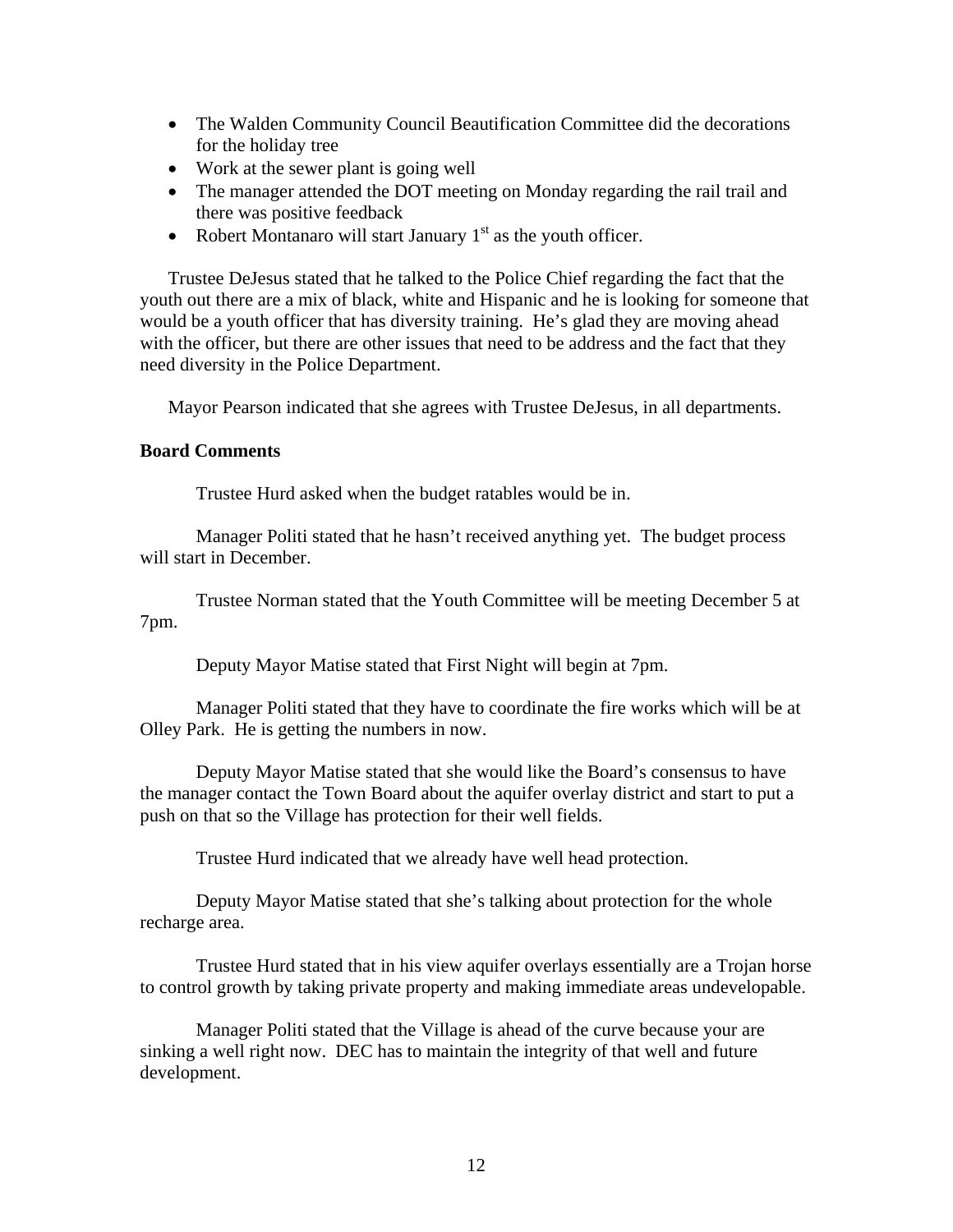Deputy Mayor Matise stated that they don't control the zoning around the wells.

 Mr. Dowd stated that they control the underground aquifer and who get the water out of the aquifer.

Trustee DeJesus stated that he would like to see what the Town is going to do.

 Trustee Wynkoop and Norman also indicated that they would like more information.

 Mayor Pearson asked about appointments to the boards, there are openings on the Library Board and Zoning Board.

 Manager Politi indicated that the two openings on the Library Board are hold overs and there is an opening still on the Zoning Board.

 Mayor Pearson stated that the traffic lights on Main Street aren't working right, traffic gets backed up.

 Mayor Pearson also asked about Mr. Berger's application to the Zoning Board. She further stated that the square looks nice. She would like to see more wreaths, especially on the bridge.

 Manager Politi stated that wreaths are very expensive so that would have to be a capital item and they would need at least twenty.

Trustee Norman stated that the west side of the village needs decorations.

Mayor Pearson asked if the State has replaced trees on Main Street.

Manager Politi indicated no.

#### **Executive Session**

Trustee Hurd moved to hold an Executive Session pursuant to 105-e, Litigation, of the Public Officers Law. Seconded by Deputy Mayor Matise. All ayes. Motion carried.

 Trustee Wynkoop moved to reconvene the regular meeting. Seconded by Trustee Hurd. All ayes. Meeting reconvened.

### **Adjournment**

Trustee Wynkoop moved to adjourn. Seconded by Trustee Hurd. All ayes. Meeting adjourned.